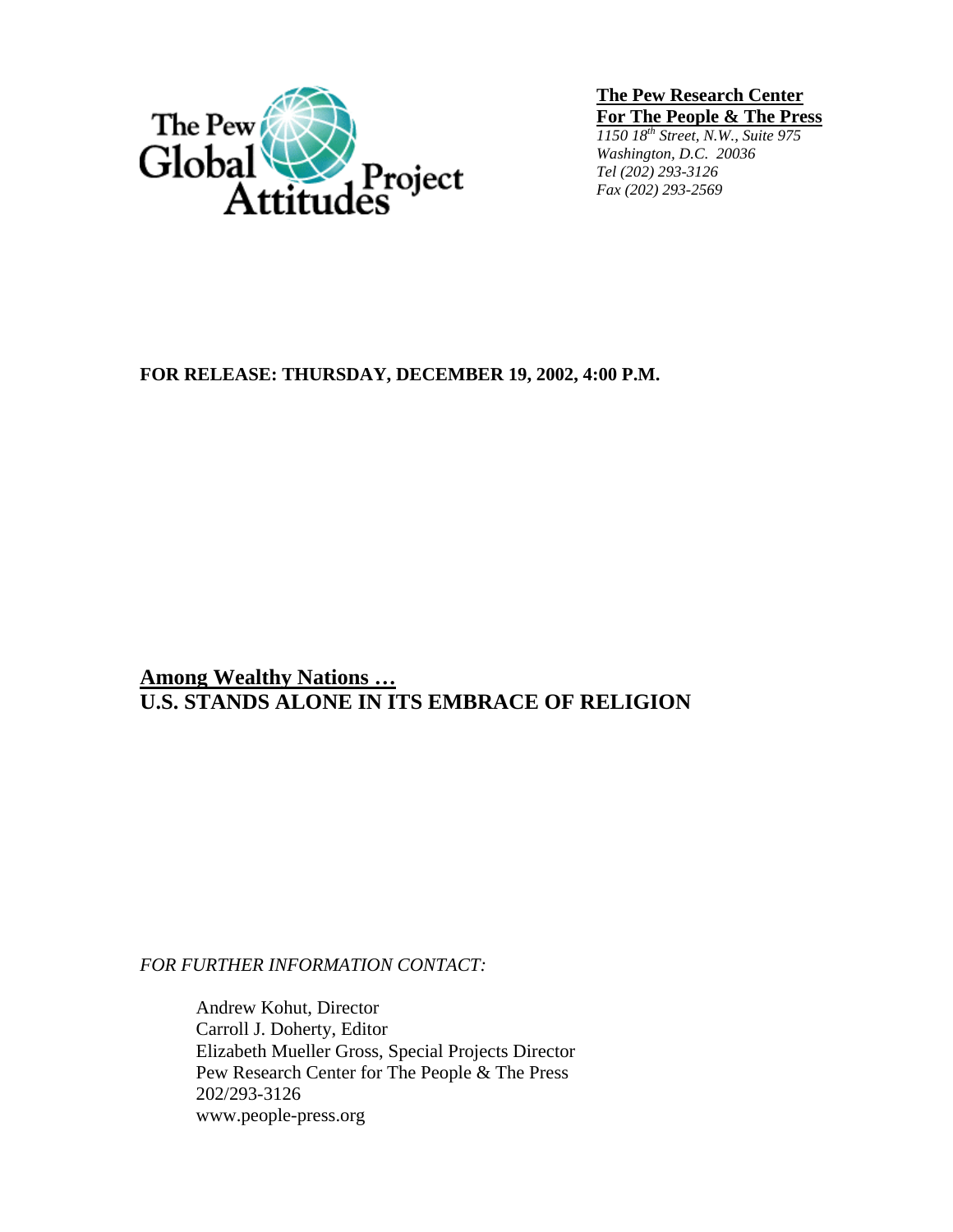## **Among Wealthy Nations … U.S. STANDS ALONE IN ITS EMBRACE OF RELIGION**

Religion is much more important to Americans than to people living in other wealthy nations. Six-inten (59%) people in the U.S. say religion plays a *very*  important role in their lives. This is roughly twice the percentage of self-avowed religious people in Canada (30%), and an even higher proportion when compared with Japan and Western Europe. Americans' views are closer to people in developing nations than to the publics of developed nations.

 The 44-nation survey of the *Pew Global Attitudes Project* shows stark global regional divides over the personal importance of religion.<sup>1</sup> In Africa, no fewer than eight-in-ten in any country see religion as very important personally. Majorities in every Latin American country also subscribe to that view, with the exception of Argentina. More than nine-in-ten respondents in the predominantly Muslim nations of Indonesia, Pakistan, Mali and Senegal rate religion as personally very important. In Turkey and Uzbekistan, however, people are more divided over religion's importance.

 Secularism is particularly prevalent throughout Europe. Even in heavily Catholic Italy fewer than threein-ten (27%) people say religion is very important personally, a lack of intensity in belief that is consistent with opinion in other Western European nations. Attitudes are comparable in former Soviet bloc countries. In the Czech Republic, fully 71% say religion

 $\frac{1}{1}$ 



has little or no importance in their lives – more than any nation surveyed – while barely one-in-ten (11%) say it is very important. And in Poland, the birthplace of the Pope and

 Question wording: How important is religion in your life—very important, somewhat important, not too important, or not at all important?